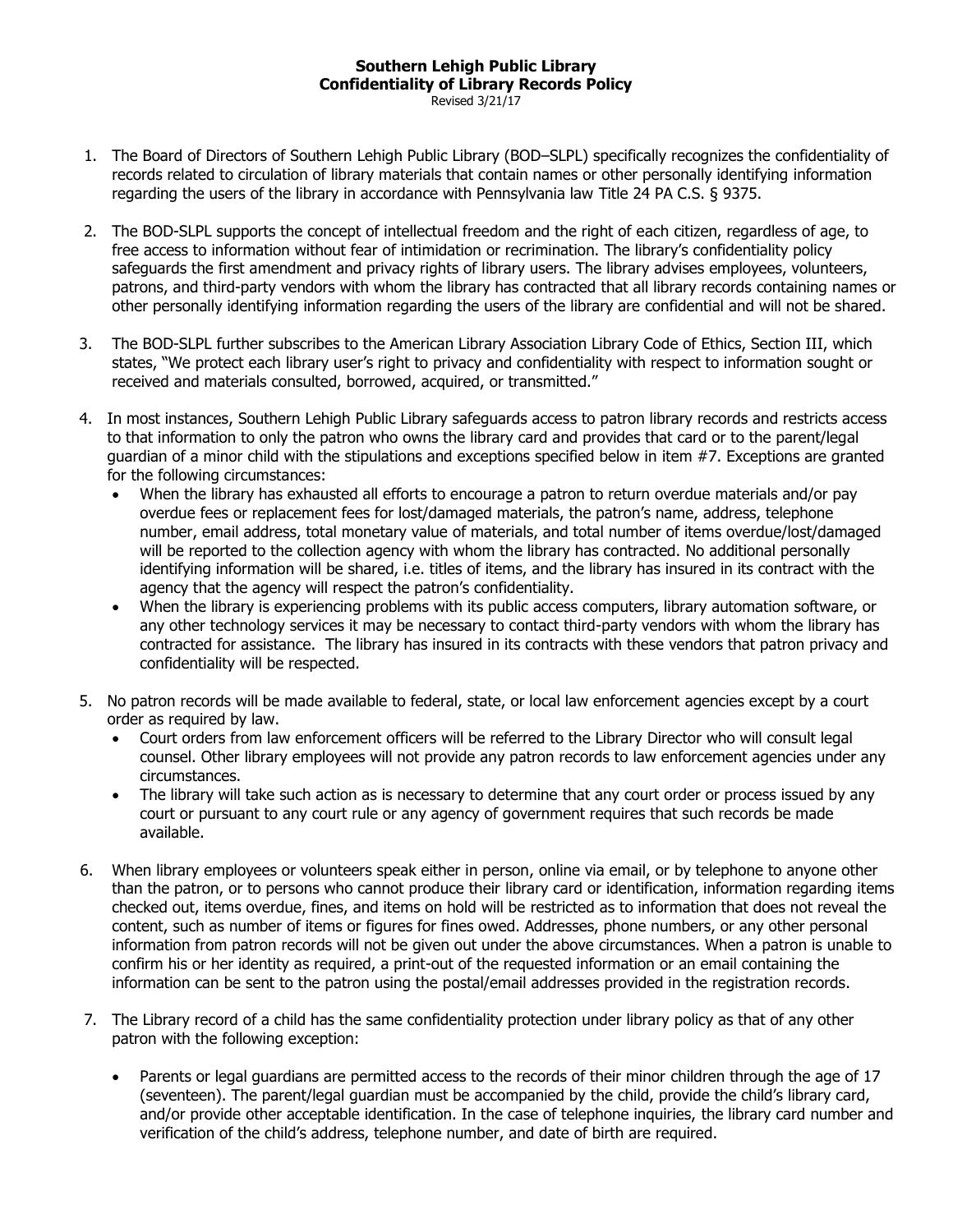- Southern Lehigh Public Library recognizes that parents or legal guardians who have signed their minor children's registration cards have assumed the financial responsibility for materials checked out to their children's cards; therefore, parents or legal guardians will be provided with specific information about their minor children's library records when materials are overdue or lost.
- 8. Adult patrons may waive their rights to the confidentiality of their library records and grant them to another adult cardholder by executing a limited waiver form, set forth in Appendix I. The limited waiver form must also be executed by the adult who will be permitted access to the adult patron's otherwise confidential library records.
- 9. No patron may use this policy to steal library materials. In the event of theft, the library will release to the appropriate law enforcement officers the relevant patron records, including the name and address of the person committing the theft and a list of materials stolen with the replacement costs.
- 10. Patrons are encouraged to inform themselves of all library policies before signing their own or a minor child's library card registration.
- 11. Complaints
	- Complaints of violations of this policy must be received in writing within 10 days of the violation.
	- The Director shall respond to a complaint in writing, within 30 days of receipt of the complaint, detailing any corrective action taken.
	- All reasonable efforts will be made to resolve the complaint.

12. Violations of the terms of this policy by employees and volunteers will result in disciplinary procedures.

This policy revised and adopted by Southern Lehigh Public Library Board of Directors at their regularly scheduled board meeting on March 21, 2017.